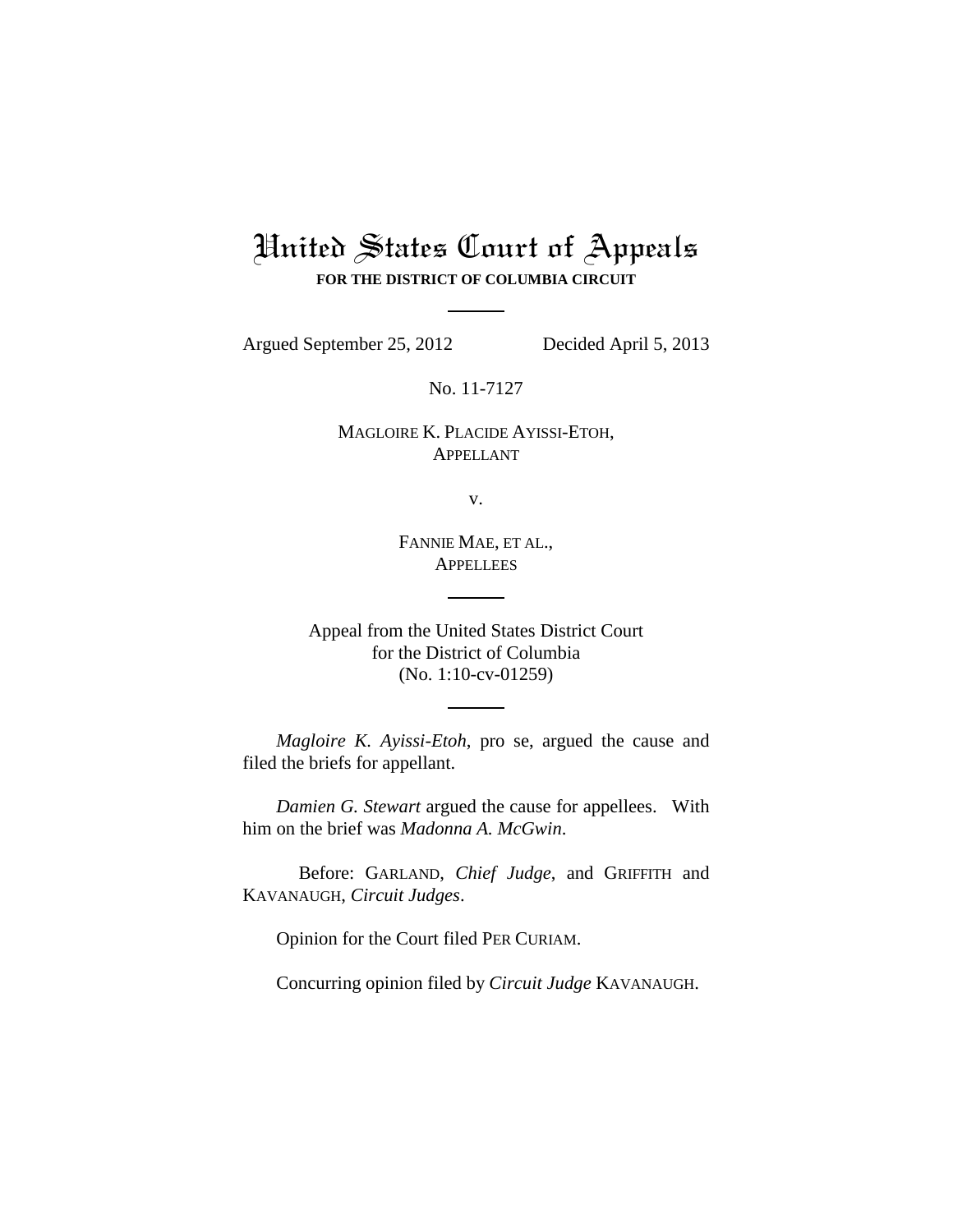PER CURIAM: Placide Ayissi-Etoh worked at Fannie Mae. He is African-American. When Ayissi-Etoh was promoted but denied a salary increase, he was allegedly told by his Fannie Mae manager: "For a young black man smart like you, we are happy to have your expertise; I think I'm already paying you a lot of money." On another occasion, a Fannie Mae Vice President allegedly shouted at Ayissi-Etoh to "get out of my office nigger." After Ayissi-Etoh filed a discrimination complaint with the Equal Employment Opportunity Commission, his Fannie Mae supervisor allegedly gave him a choice: drop the racial discrimination claim or be fired. Shortly thereafter, Ayissi-Etoh was terminated.

In the District Court, Ayissi-Etoh alleged that Fannie Mae violated federal anti-discrimination laws by (i) denying him a salary increase for discriminatory reasons, (ii) maintaining a racially hostile work environment, and (iii) retaliating against him for filing a discrimination complaint. He also filed a D.C. law claim for defamation. The District Court granted Fannie Mae summary judgment on each count.

At the summary judgment stage, we must view the evidence in the light most favorable to Ayissi-Etoh, the non-moving party. Analyzing the record in that light, we conclude that a reasonable jury could find that Fannie Mae unlawfully discriminated against, harassed, and retaliated against Ayissi-Etoh. Ayissi-Etoh is thus entitled to a trial on those claims. Therefore, we reverse the District Court's grant of summary judgment on all of Ayissi-Etoh's federal anti-discrimination claims.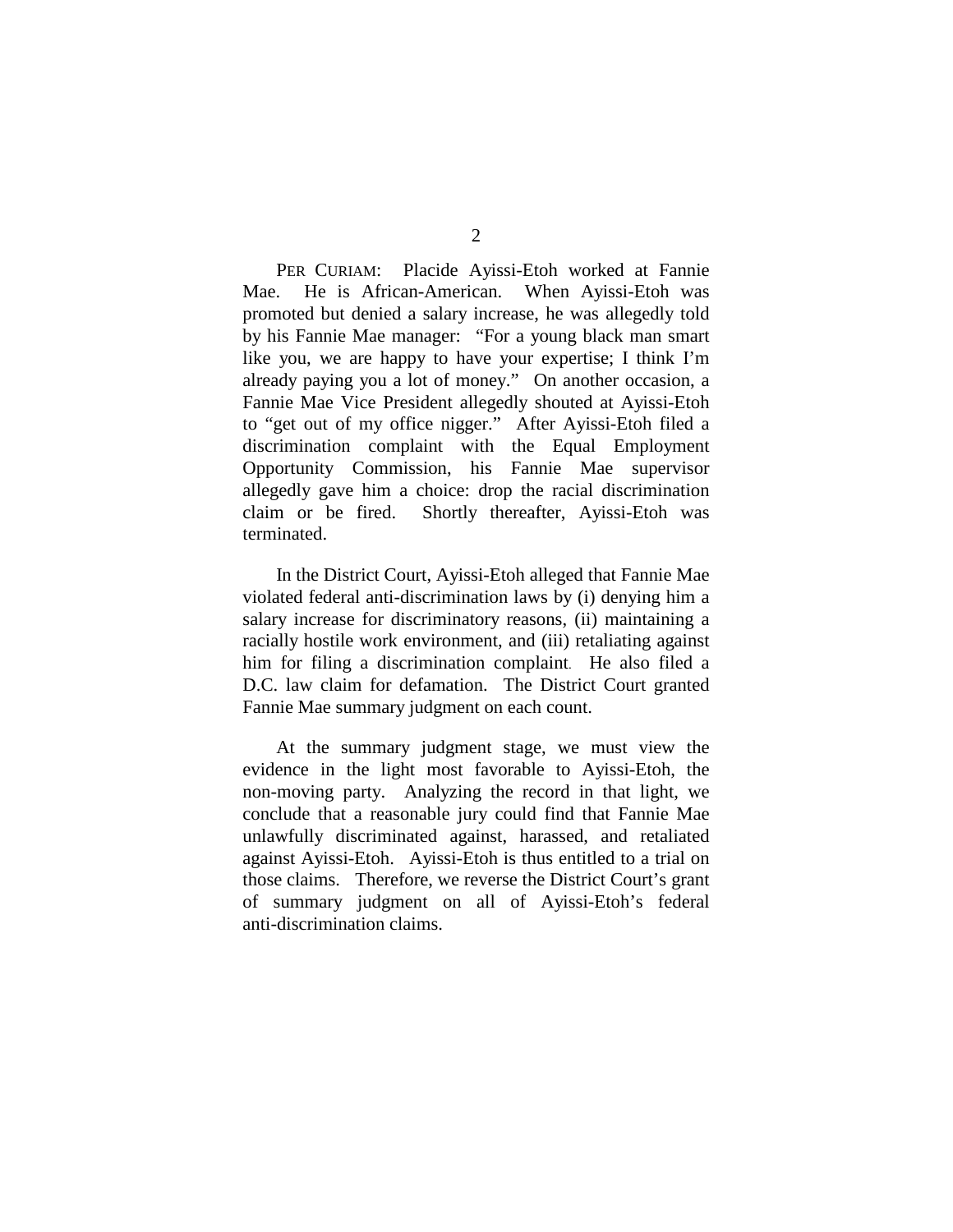In the spring of 2008, Fannie Mae hired Placide Ayissi-Etoh – an African-American man – as a Senior Financial Modeler in its Internal Audit Department. Ayissi-Etoh analyzed the models that Fannie Mae used to assess the value of its assets.

After working at Fannie Mae for about three months, Ayissi-Etoh applied for and received a promotion to "Modeling Team Lead," a new leadership position created when Fannie Mae restructured its Internal Audit Department. There were a total of 12 new Team Lead positions established within the Internal Audit Department. After the Team Leads were selected, 11 of the 12 Leads were given significant salary increases. Ayissi-Etoh was the lone Team Lead who did not receive a raise. Karla Kucerkova – a white employee who applied for Modeling Team Lead but lost out to Ayissi-Etoh – received a salary increase even though she did not obtain one of the Team Lead positions.

Soon after Ayissi-Etoh stepped into the role of Team Lead, he and his manager, Sanda Pesut, began arguing on a regular basis. Pesut criticized Ayissi-Etoh for several "performance shortcomings," and Ayissi-Etoh complained that he was still being assigned staff-level work despite his promotion. Ayissi-Etoh claims that Pesut treated him poorly because he had obtained the Modeling Team Lead position over Pesut's choice for the promotion, Kucerkova.

In the fall of 2008, upon instruction from Human Resources, Pesut began writing reports to document Ayissi-Etoh's perceived weaknesses. In one evaluation, Pesut criticized what she saw as Ayissi-Etoh's lack of independent analysis. Pesut noted that, in Ayissi-Etoh's

3 I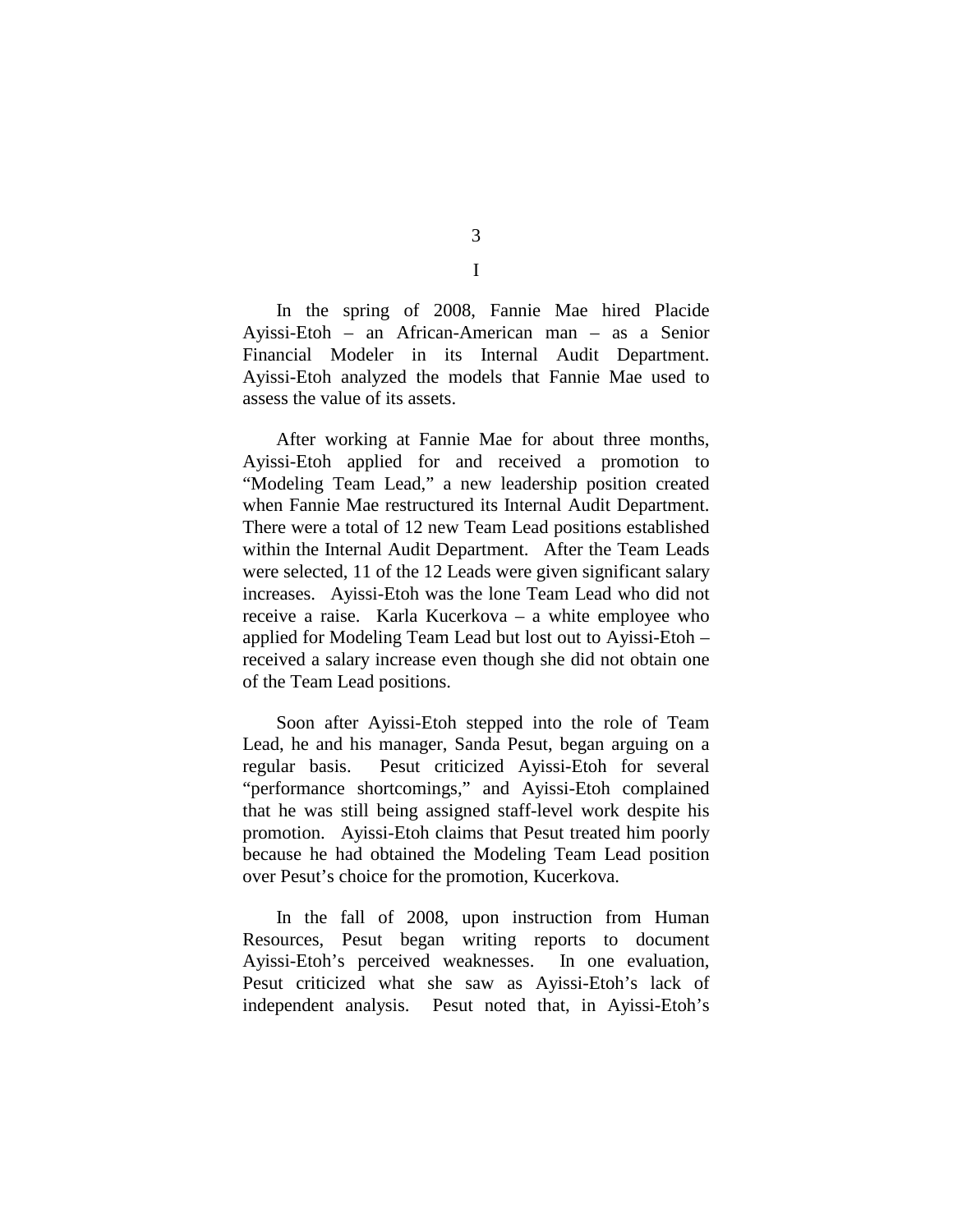description of why certain audit procedures were utilized, the "explanations used were exactly the same as" the explanations submitted by Fannie Mae's customer through email. For his part, Ayissi-Etoh perceived the evaluation as an accusation of plagiarism.

Concerned by both the negative reviews and his lack of a raise, Ayissi-Etoh met with Jacqueline Wagner, the Chief Audit Executive, several times during October 2008. According to Ayissi-Etoh, when he asked why he hadn't received a raise, Wagner – who is white – replied: "For a young black man smart like you, we are happy to have your expertise; I think I'm already paying you a lot of money." Wagner denies making this comment.

In early 2009, Thomas Cooper – who is white – became Fannie Mae's Vice President of Internal Audit. He thus presided over the Modeling Team at the time that the tensions between Pesut and Ayissi-Etoh escalated.

On March 19, 2009, Ayissi-Etoh met with Cooper to discuss the fact that he was still performing staff-level work despite being a Team Lead. The meeting quickly became heated. At the end of the meeting, Ayissi-Etoh claims that Cooper yelled, "Get out of my office nigger." Cooper denies making this remark.

After leaving Cooper's office, Ayissi-Etoh apparently became ill. He emailed Pesut that he was "not feeling well right now" and asked to go home. Later that day, Ayissi-Etoh saw a doctor. The doctor diagnosed Ayissi-Etoh with anxiety disorder and prescribed medication.

The next day, Ayissi-Etoh emailed Fannie Mae's CEO about the incident. He also filed a discrimination complaint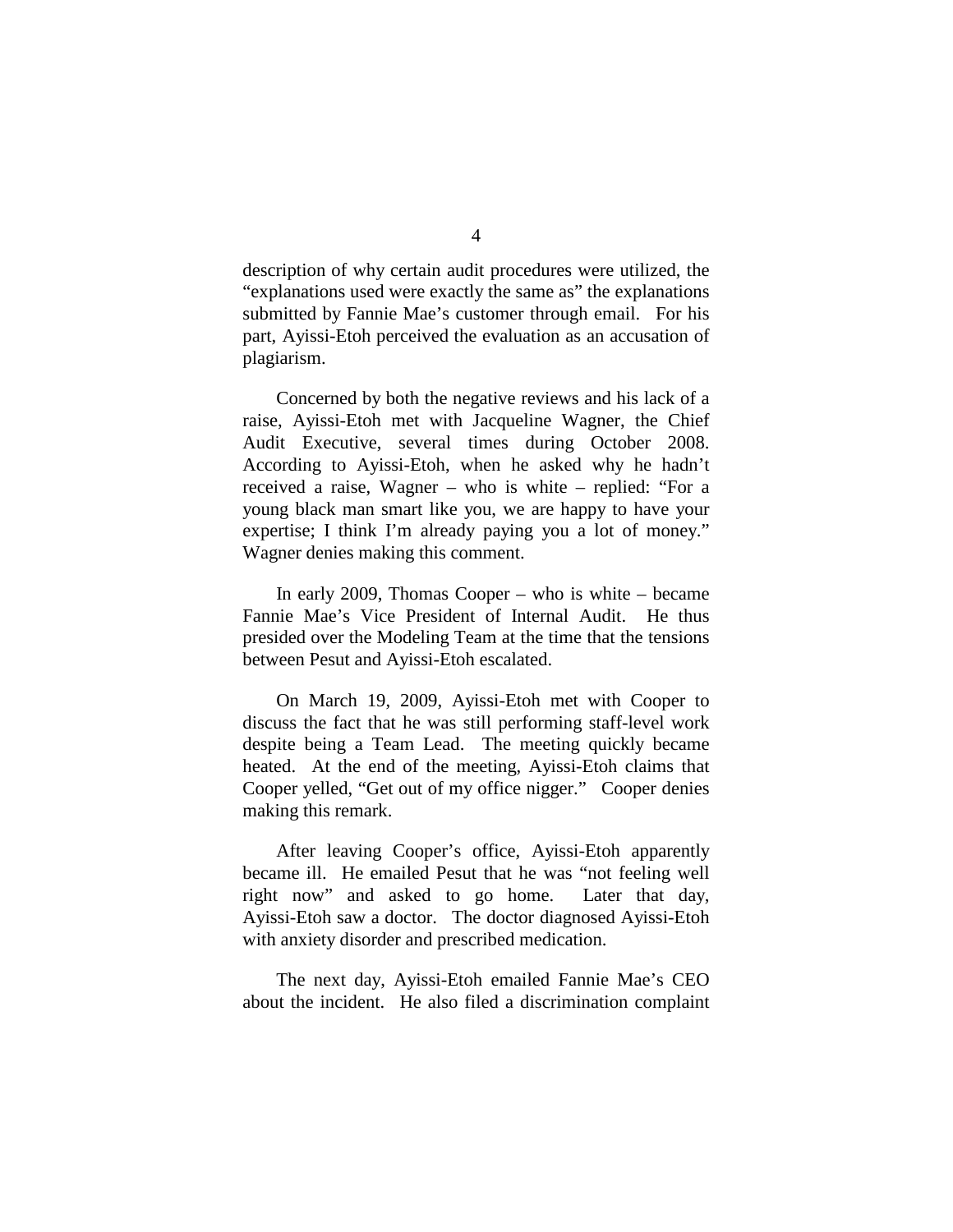against Cooper with the company's Compliance and Ethics Department. Ayissi-Etoh's complaint against Cooper was consolidated with his previously filed complaints against Wagner and Pesut.

Fannie Mae hired an external firm to handle the investigation. The investigation lasted about three months. During that time, Ayissi-Etoh was required to continue working under Cooper.

Fannie Mae's outside investigators found it "highly likely" that Cooper had in fact uttered a "highly offensive racial slur" when confronting Ayissi-Etoh. As a result of that finding, Fannie Mae immediately terminated Cooper.

In the summer of 2009, Ayissi-Etoh filed discrimination claims with the Equal Employment Opportunity Commission. He alleged race discrimination in his pay and racial harassment.

On September 22, 2009, Ayissi-Etoh claims that Pesut gave him a choice between dropping his claims with the EEOC and being fired. Pesut denies this. Three weeks later, Fannie Mae fired Ayissi-Etoh. Ayissi-Etoh then added a retaliation claim to his EEOC complaint.

Ayissi-Etoh subsequently filed this suit in the District Court. As relevant here, Ayissi-Etoh advanced four claims. He alleged (i) that Fannie Mae and Wagner denied him a salary increase because of his race; (ii) that Fannie Mae subjected him to a racially hostile work environment; (iii) that Fannie Mae fired him in retaliation for his filing discrimination claims with the EEOC; and (iv) that Pesut defamed Ayissi-Etoh when she accused him of plagiarism. The District Court granted Fannie Mae's motion for summary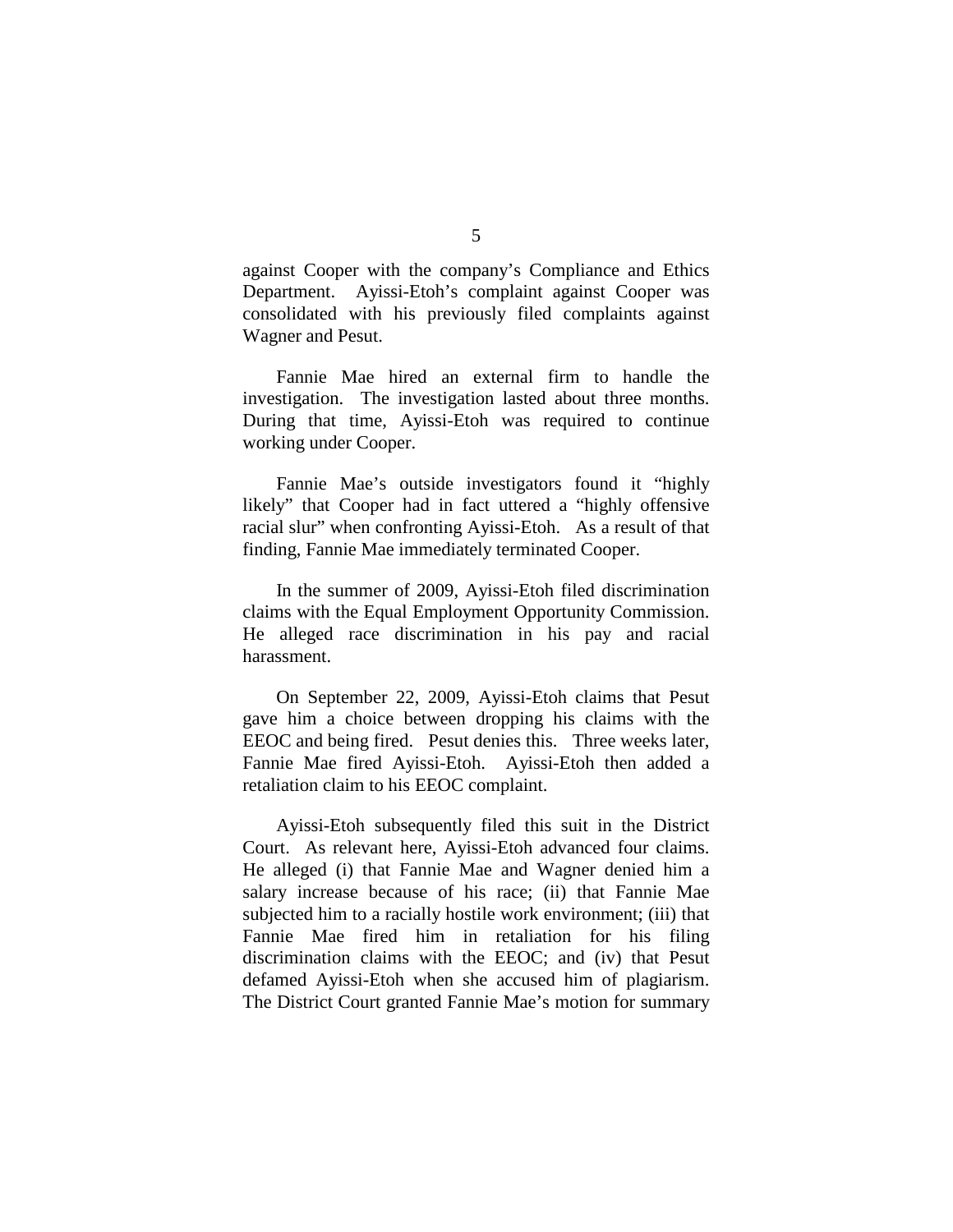judgment. *See Etoh v. Fannie Mae*, 883 F. Supp. 2d 17 (D.D.C. 2011). Ayissi-Etoh contends that the District Court erred in granting summary judgment against him.

## II

We review motions for summary judgment de novo and consider the evidence in the light most favorable to the non-moving party – here, Ayissi-Etoh. *See United States v. Diebold, Inc*., 369 U.S. 654, 655 (1962); *Stewart v. St. Elizabeths Hospital*, 589 F.3d 1305, 1307 (D.C. Cir. 2010).

## A

Ayissi-Etoh claims that he was denied a raise because of his race, in violation of 42 U.S.C. § 1981.

Section 1981 prohibits private employers from intentionally discriminating on the basis of race with respect to the "benefits, privileges, terms, and conditions" of employment. 42 U.S.C. § 1981; *see Runyon v. McCrary*, 427 U.S. 160, 170 (1976). In Section 1981 and Title VII cases, courts use the same framework for determining whether unlawful discrimination occurred. *See generally* ROTHSTEIN ET AL., EMPLOYMENT LAW § 2.40 (4th ed. 2009); *see also U.S. Postal Service Board of Governors v. Aikens*, 460 U.S. 711 (1983); *McDonnell Douglas Corp. v. Green*, 411 U.S. 792  $(1973).<sup>1</sup>$  $(1973).<sup>1</sup>$  $(1973).<sup>1</sup>$ 

<span id="page-5-0"></span> <sup>1</sup> Title VII and Section 1981 differ in certain respects. *See generally* ROTHSTEIN ET AL., EMPLOYMENT LAW § 2.40 (4th ed. 2009); Danielle Tarantolo, *From Employment to Contract: Section 1981 and Antidiscrimination Law for the Independent Contractor Workforce*, 116 YALE L.J. 170, 193-95 (2006). For example, Section 1981 covers discrimination on the basis of race, whereas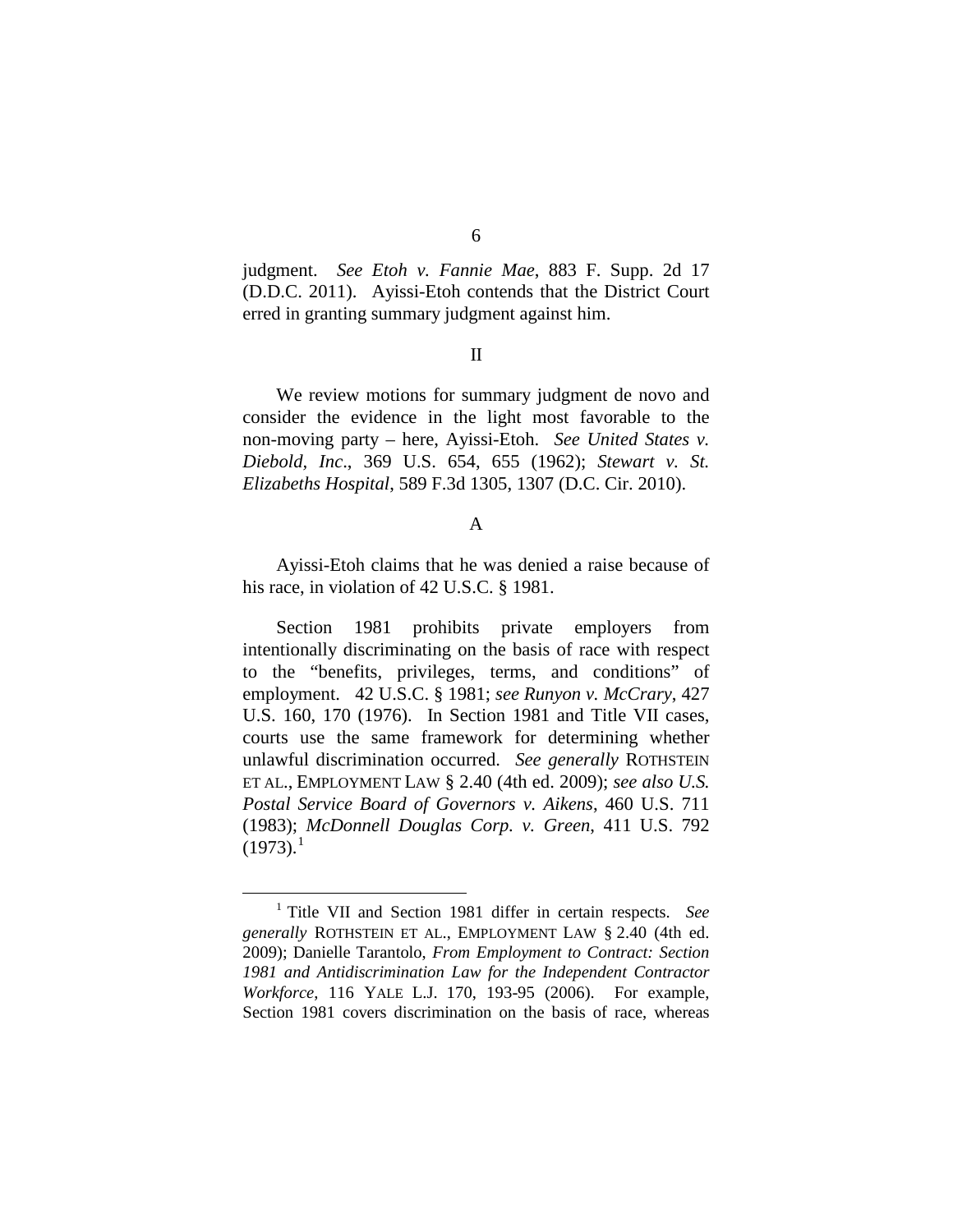For purposes of summary judgment, the operative question under Section 1981 – as under the Title VII anti-discrimination framework – is whether "the employee produced sufficient evidence for a reasonable jury to find that . . . the employer intentionally discriminated against the employee on the basis of race." *Brady v. Office of the Sergeant at Arms*, 520 F.3d 490, 494 (D.C. Cir. 2008). In some employment discrimination cases, there is no direct evidence of discriminatory intent – that is, no "statement that itself shows racial or gender bias in the [employment] decision." *Vatel v. Alliance of Auto. Manufacturers*, 627 F.3d 1245, 1247 (D.C. Cir. 2011). Those cases sometimes can be resolved on summary judgment. But when the plaintiff offers direct evidence of discriminatory intent, that evidence will "generally entitle a plaintiff to a jury trial." *Id.*

Here, Ayissi-Etoh claims that Wagner explicitly denied him a raise because of his race. According to Ayissi-Etoh, Wagner said: "For a young black man smart like you, we are happy to have your expertise; I think I'm already paying you a lot of money." To be sure, Wagner denies making this statement. But when the issue comes down to a credibility contest of this kind, we cannot resolve the dispute at the summary judgment stage against the non-moving party. And the "young black man" statement alone is direct evidence that in this case entitles Ayissi-Etoh to a jury trial. *See id.*;

 $\overline{a}$ 

Title VII covers discrimination on the basis of race, gender, pregnancy, national origin, and religion. *Compare* 42 U.S.C. § 1981, *with* 42 U.S.C. §§ 2000e, 2000e-2(a)-(b). And Section 1981 covers only intentional disparate-treatment discrimination, whereas Title VII allows plaintiffs to bring disparate-impact suits when a facially neutral policy has a disproportionate impact on a protected class. *See General Building Contractors Assn., Inc. v. Pennsylvania*, 458 U.S. 375, 387-88 (1982).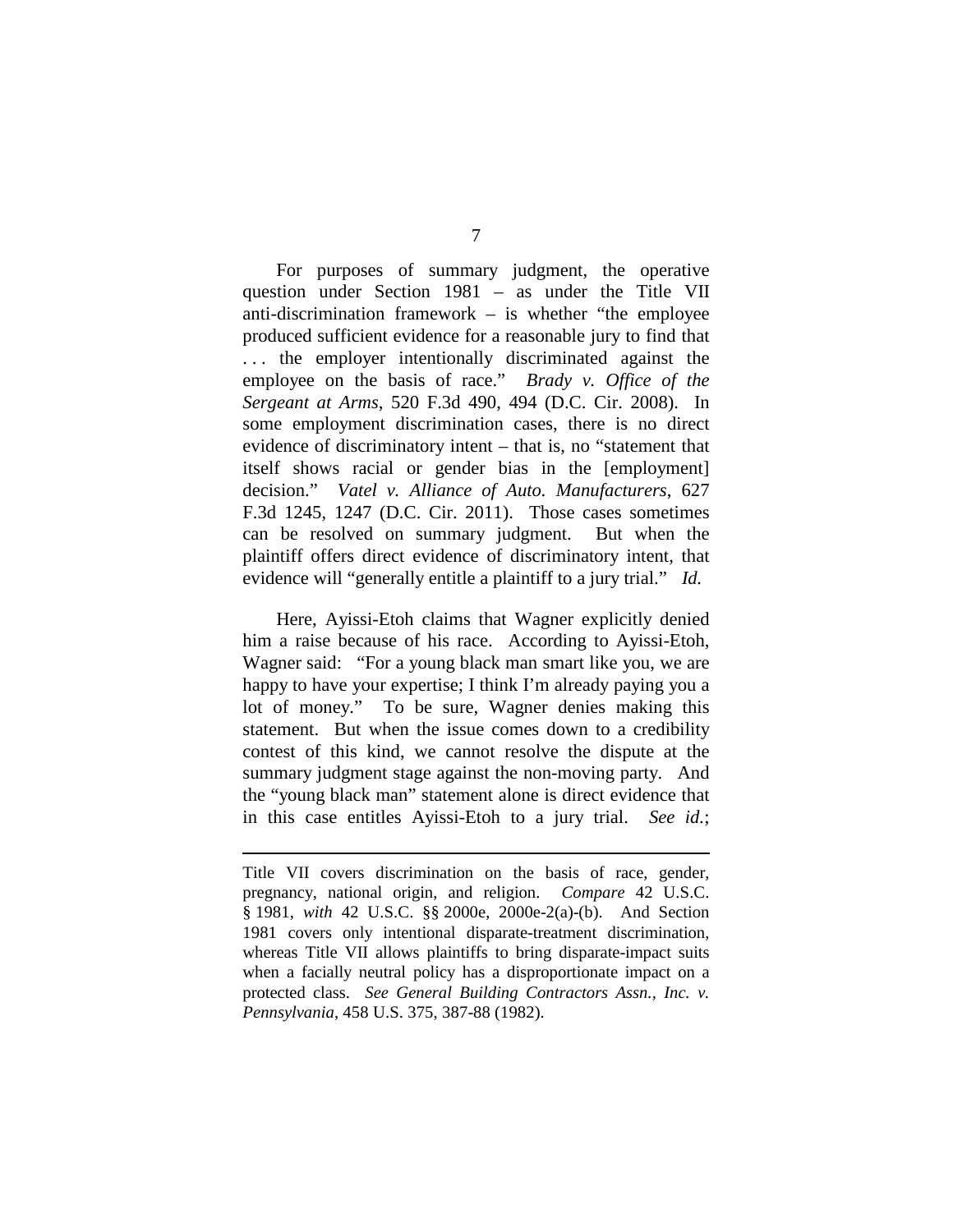*Swierkiewicz v. Sorema N.A.*, 534 U.S. 506, 511 (2002) (plaintiff may prevail at trial when he "is able to produce direct evidence of discrimination").

We therefore reverse the grant of summary judgment on the Section 1981 race discrimination claim.

Ayissi-Etoh next contends that Fannie Mae maintained a racially hostile work environment in violation of 42 U.S.C. § 1981. To support this claim, Ayissi-Etoh cites, among other things, Cooper's use of an offensive racial epithet while yelling at Ayissi-Etoh; Fannie Mae's delay in subsequently separating Ayissi-Etoh and Cooper from having to work together; and Wagner's racially explicit statements to Ayissi-Etoh about the salary, which we described above.

To prevail on a hostile work environment claim, a plaintiff must first show that he or she was subjected to "discriminatory intimidation, ridicule, and insult" that is "sufficiently severe or pervasive to alter the conditions of the victim's employment and create an abusive working environment." *Harris v. Forklift Systems, Inc.*, 510 U.S. 17, 21 (1993) (quoting *Meritor Savings Bank, FSB v. Vinson*, 477 U.S. 57, 65, 67 (1986)).

In evaluating a hostile work environment claim, the court "looks to the totality of the circumstances, including the frequency of the discriminatory conduct, its severity, its offensiveness, and whether it interferes with an employee's work performance." *Baloch v. Kempthorne*, 550 F.3d 1191, 1201 (D.C. Cir. 2008) (citing *Faragher v. City of Boca Raton*, 524 U.S. 775, 787-88 (1998)).

B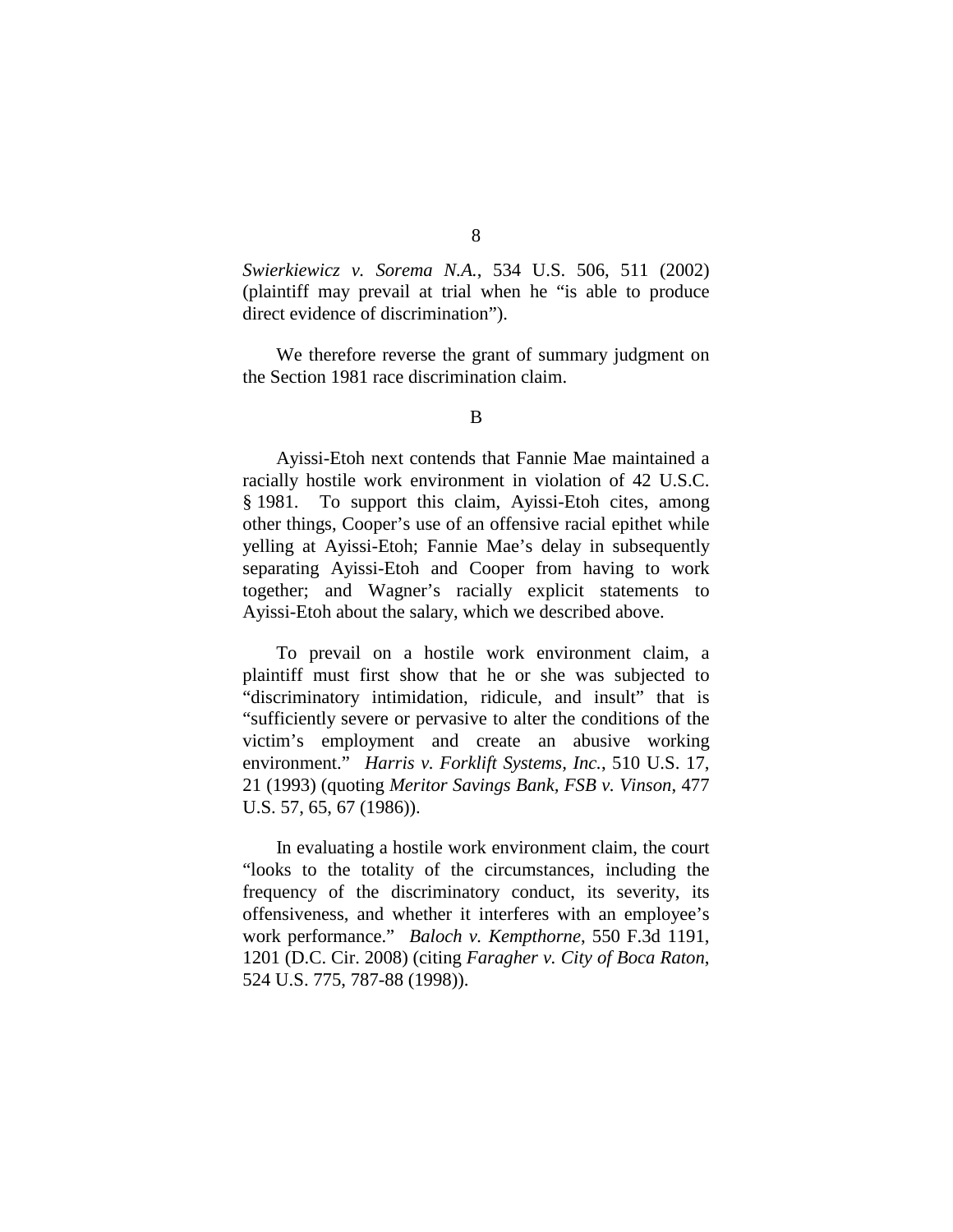We conclude that a reasonable jury could find Cooper and Wagner's behavior sufficiently severe or pervasive as to create a hostile work environment. To begin with, Cooper (allegedly) used a deeply offensive racial epithet when yelling at Ayissi-Etoh to get out of the office. As other courts have observed, "perhaps no single act can more quickly alter the conditions of employment" than "the use of an unambiguously racial epithet such as 'nigger' by a supervisor." *Rodgers v. Western-Southern Life Insurance Co.*, 12 F.3d 668, 675 (7th Cir. 1993) (internal quotations omitted). This single incident might well have been sufficient to establish a hostile work environment. But there was still more here. The incident was preceded by Wagner's "young black man" statement that, as we have already held, was sufficient to support Ayissi-Etoh's claim that Fannie Mae intentionally denied him a raise on the basis of race. Moreover, this incident was followed by Ayissi-Etoh allegedly having to continue working with Cooper for nearly three months, until Cooper was ultimately fired. Medical records allegedly demonstrate that forcing Ayissi-Etoh to continue working with Cooper made Ayissi-Etoh ill and caused him to miss work on at least one occasion.

To establish a hostile work environment claim, a plaintiff must pass one additional hurdle: To establish liability when a plaintiff is harassed by *his or her co-workers*, the plaintiff must prove that the employer was at least negligent in not preventing or correcting the harassment. *See Faragher*, 524 U.S. at 789. When, as here, the plaintiff is harassed by *supervisors* with "immediate (or successively higher) authority," the supervisors are treated as the employer's proxy. *Id.* at 807. In that circumstance, the employer is vicariously liable for a supervisor's actions, except when no tangible adverse employment action has been taken and the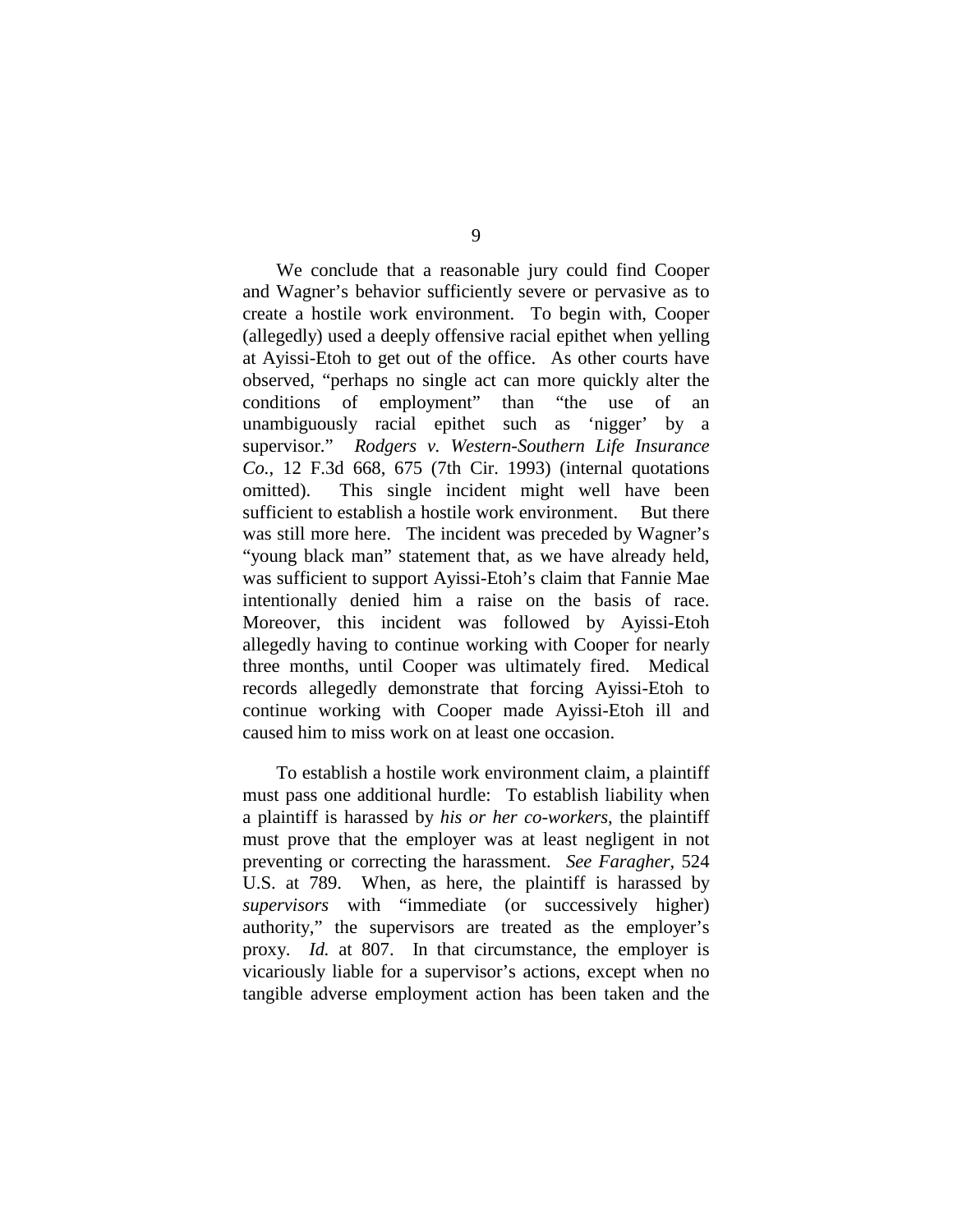employer proves an affirmative defense: (i) that it exercised reasonable care to prevent and promptly correct the hostile behavior, *and* (ii) that the employee unreasonably failed to take advantage of the employer's preventive or corrective opportunities. *See id.*; *Burlington Industries, Inc. v. Ellerth*, 5[2](#page-9-0)4 U.S. 742, 765 (1998).<sup>2</sup>

Here, there is no dispute that Cooper and Wagner were Ayissi-Etoh's supervisors. Therefore, Fannie Mae would be vicariously liable based on their alleged comments, save for any affirmative defense. Fannie Mae suggests that it may be entitled to the affirmative defense because it promptly corrected Cooper's behavior by firing him three months after the incident. But a reasonable jury could find that three-month delay was not "prompt." Moreover, Fannie Mae makes no attempt to argue that Ayissi-Etoh unreasonably failed to take advantage of its complaint system – which is an additional necessary component of the affirmative defense. Indeed, Ayissi-Etoh filed a complaint with Fannie Mae's Compliance and Ethics Department the day after the incident in Cooper's office. At the summary judgment stage, Ayissi-Etoh has thus provided sufficient evidence for a reasonable jury to find Fannie Mae liable.

We therefore reverse the grant of summary judgment on the hostile work environment claim.

<span id="page-9-0"></span><sup>&</sup>lt;sup>2</sup> Some courts continue to cite the test articulated by the Eleventh Circuit in *Henson v. City of Dundee*, 682 F.2d 897, 905 (11th Cir. 1982). That case required an employee in a case where the employee was harassed by a supervisor to prove that the employer "knew or should have known of the harassment in question and failed to take prompt remedial action." *Id.* That is no longer the test after *Faragher*.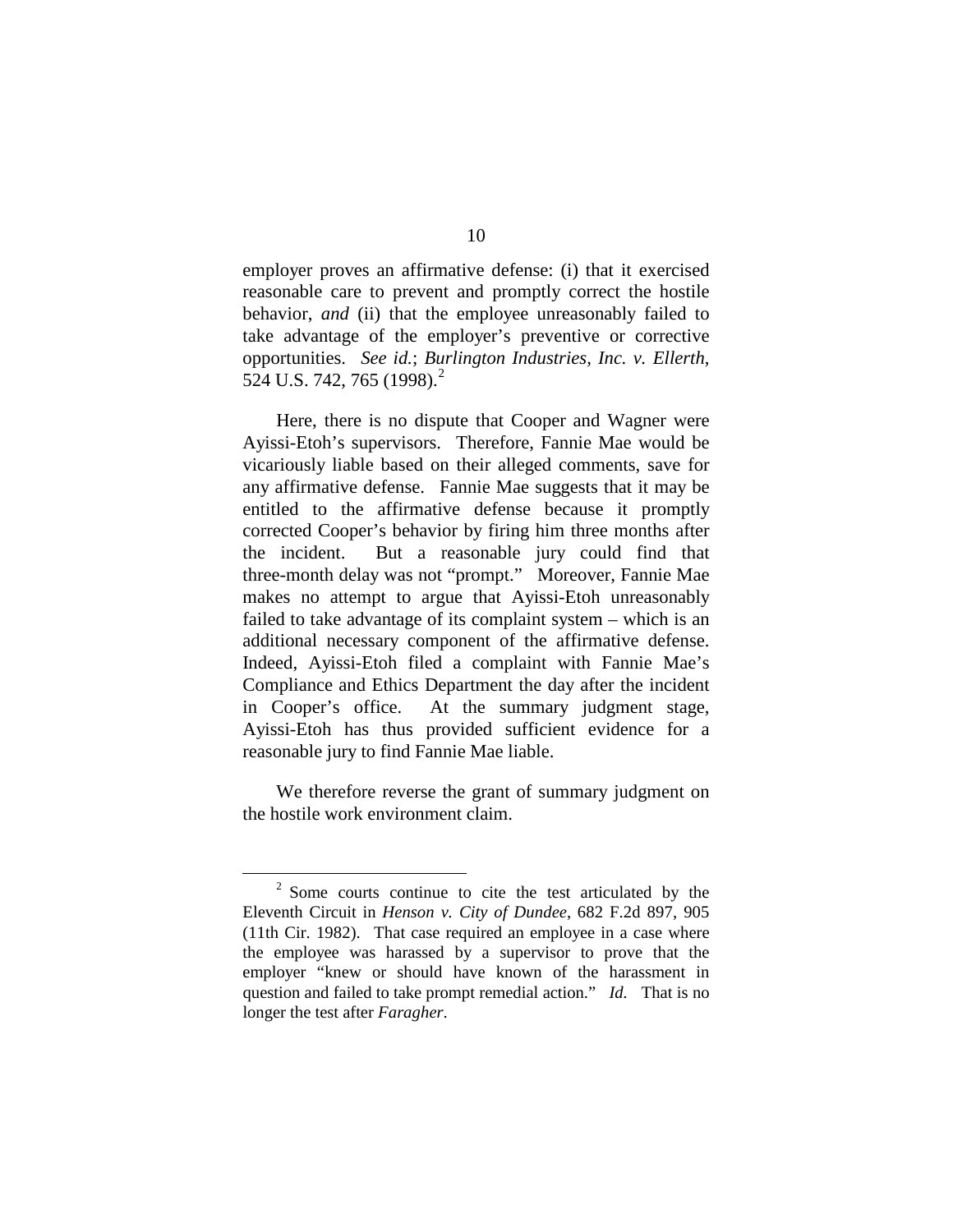Ayissi-Etoh also alleges that Fannie Mae fired him in retaliation for his filing of EEOC complaints. He brings the retaliation claim under 42 U.S.C. § 1981.

To establish a retaliation claim under Section 1981, a plaintiff must show that he engaged in protected activity – such as filing an EEOC complaint – and that his employer took an adverse employment action against him because of that activity. *See Holcomb v. Powell*, 433 F.3d 889, 901-02 (D.C. Cir. 2006).

In his affidavit, Ayissi-Etoh offers direct evidence of retaliation: He claims that Pesut gave him a choice between dropping his claims with the EEOC and being fired. Pesut denies making that statement. On summary judgment, however, we cannot resolve this credibility contest.

Because Ayissi-Etoh's account could lead a reasonable jury to return a verdict in his favor on the retaliation claim, we reverse the District Court's grant of summary judgment on that claim.

Finally, Ayissi-Etoh claims that Fannie Mae is liable under D.C. law for defamation because its employee Pesut accused Ayissi-Etoh of plagiarism.

To meet the requirements for defamation under D.C. law, a plaintiff must prove (i) that he was the subject of a false and defamatory statement; (ii) that the statement was published to a third party; (iii) that publishing the statement was at least negligent; and (iv) that the plaintiff suffered either actual or

11 C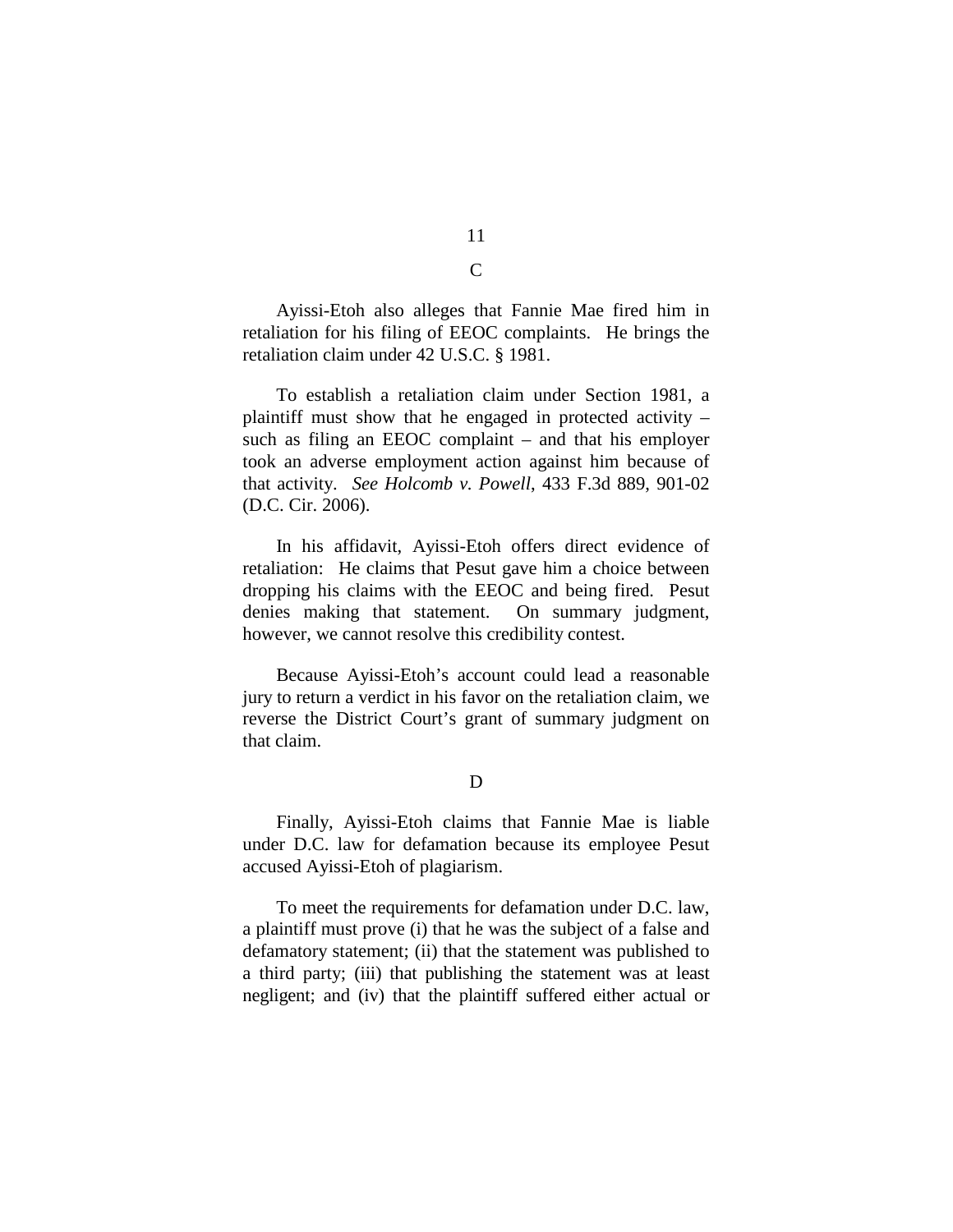legal harm. *See Crowley v. North American Telecommunications Association*, 691 A.2d 1169, 1173 n.2 (D.C. 1997).

Ayissi-Etoh's defamation claim fails because Pesut's statements were not false. In both her evaluation and her subsequent emails, Pesut noted that the explanations Ayissi-Etoh used in his audit review were "exactly the same as" the "customer's response" to one of Ayissi-Etoh's questions. Ayissi-Etoh's final audit review indisputably contains language identical to the customer's response. Because Pesut simply stated the truth – that part of Ayissi-Etoh's audit review directly incorporated responses from a customer's email – the defamation claim fails.

We therefore affirm the District Court's grant of summary judgment on Ayissi-Etoh's D.C. law defamation claim.

\* \* \*

We reverse the District Court's grant of summary judgment with respect to the race discrimination, hostile work environment, and retaliation claims. We affirm the District Court's grant of summary judgment with respect to Ayissi-Etoh's D.C. law defamation claim.

*So ordered.*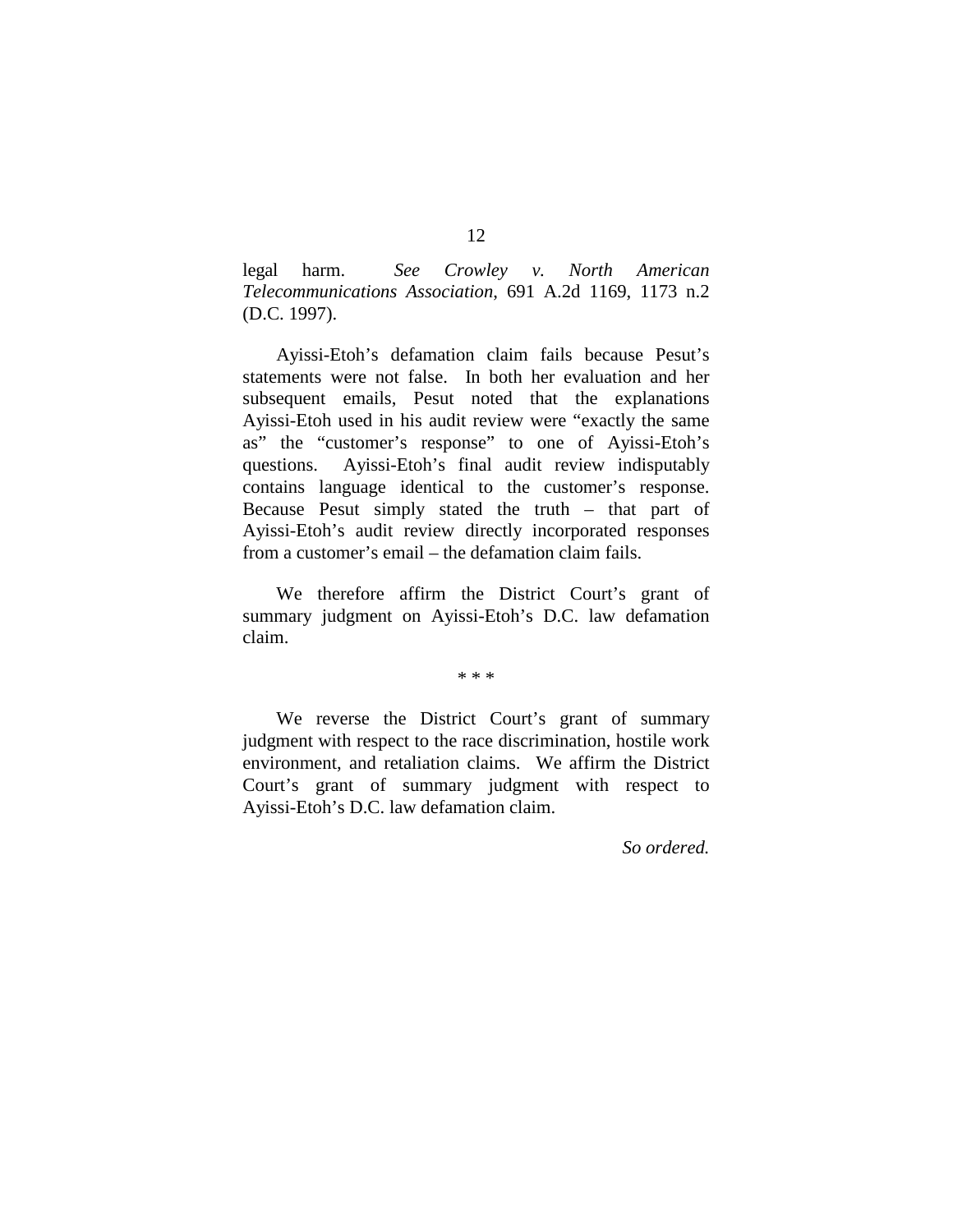KAVANAUGH, *Circuit Judge*, concurring: I join the Court's opinion and write separately to underscore an important point about Ayissi-Etoh's hostile work environment claim.

The briefing and argument in this case focused on a significant question: Can one isolated yet severe incident of discriminatory conduct establish a hostile work environment under federal anti-discrimination laws? Fannie Mae has argued that a "singular comment" – even one as severe as the Fannie Mae Vice President's alleged statement to Ayissi-Etoh, "Get out of my office nigger" – is "insufficient to establish an actionable hostile work environment." Fannie Mae Br. 47. In my view, Fannie Mae is wrong on the law and wrong on the application of the law to the alleged facts of this case. The alleged statement by the Fannie Mae Vice President to Ayissi-Etoh by itself would establish a hostile work environment for purposes of federal anti-discrimination laws.

To be sure, as Fannie Mae notes, cases in which a single incident can create a hostile work environment are rare. *See, e.g.*, *Faragher v. City of Boca Raton*, 524 U.S. 775, 788 (1998) ("isolated incidents (unless extremely serious) will not amount to" a hostile work environment); *Stewart v. Evans*, 275 F.3d 1126, 1134 (D.C. Cir. 2002) ("Except in extreme circumstances, courts have refused to hold that one incident is so severe to constitute a hostile work environment. Even a few isolated incidents of offensive conduct do not amount to actionable harassment.") (citation omitted); *Freedman v. MCI Telecommunications Corp.*, 255 F.3d 840, 848-49 (D.C. Cir. 2001) (single incident of "religious slander" does not create a hostile work environment).

But saying that a single incident of workplace conduct *rarely* can create a hostile work environment is different from saying that a single incident *never* can create a hostile work environment. The test set forth by the Supreme Court is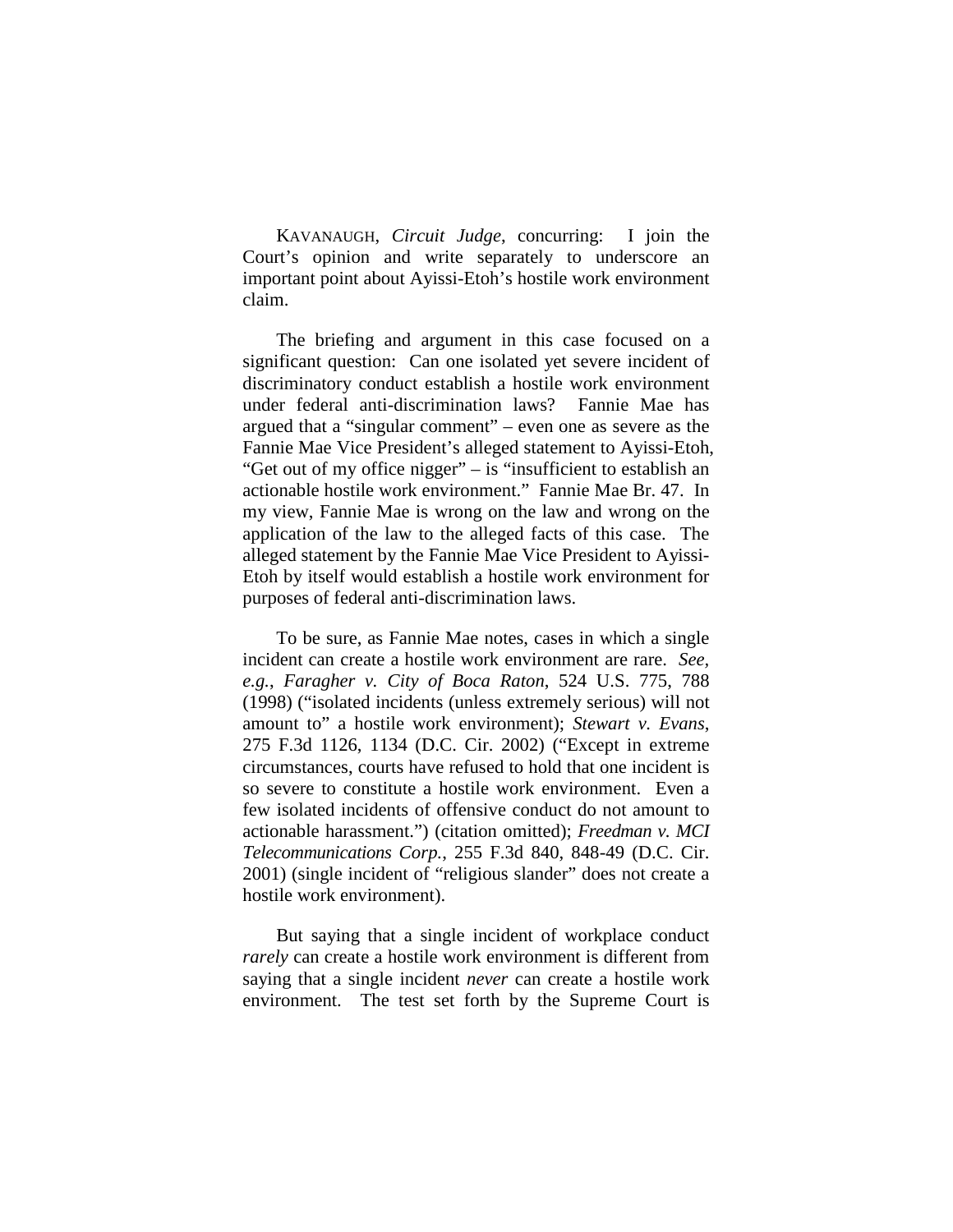whether the alleged conduct is "sufficiently severe *or* pervasive" – written in the disjunctive – not whether the conduct is "sufficiently severe *and* pervasive." A single, sufficiently severe incident, then, may suffice to create a hostile work environment. *See* EEOC COMPLIANCE MANUAL, SECTION 15: RACE AND COLOR DISCRIMINATION 37 (2006) ("a single, extremely serious incident of harassment may be sufficient to constitute a Title VII violation"); *see also id.* ("The more severe the harassment, the less pervasive it needs to be, and vice versa.").

Courts and commentators alike agree that a single *physical* act – such as a physical assault – can create a hostile work environment. *See, e.g.*, *Turnbull v. Topeka State Hospital*, 255 F.3d 1238, 1243 (10th Cir. 2001) (case concerning sexual assault where court stated: "Because frequency is merely one factor in the analysis, an isolated incident may suffice if the conduct is severe and threatening."); *Smith v. Sheahan*, 189 F.3d 529, 534 (7th Cir. 1999) (" 'extremely serious' acts of harassment" like physical assault may be severe and need not also be pervasive) (quoting *Faragher v. City of Boca Raton*, 524 U.S. 775, 788 (1998)); *Tomka v. Seiler Corp.*, 66 F.3d 1295, 1305 (2d Cir. 1995) ("even a single incident of sexual assault sufficiently alters the conditions of the victim's employment and clearly creates an abusive work environment for purposes of Title VII liability"), *abrogated on other grounds by Burlington Industries, Inc. v. Ellerth*, 524 U.S. 742 (1998); 3 LEX K. LARSON, EMPLOYMENT DISCRIMINATION § 46.05[3][b] (2d ed. 2012) ("a single incident of physical assault against a coworker that is motivated by anti-female animus can qualify as severe enough to constitute an alteration of the co-worker's conditions of employment").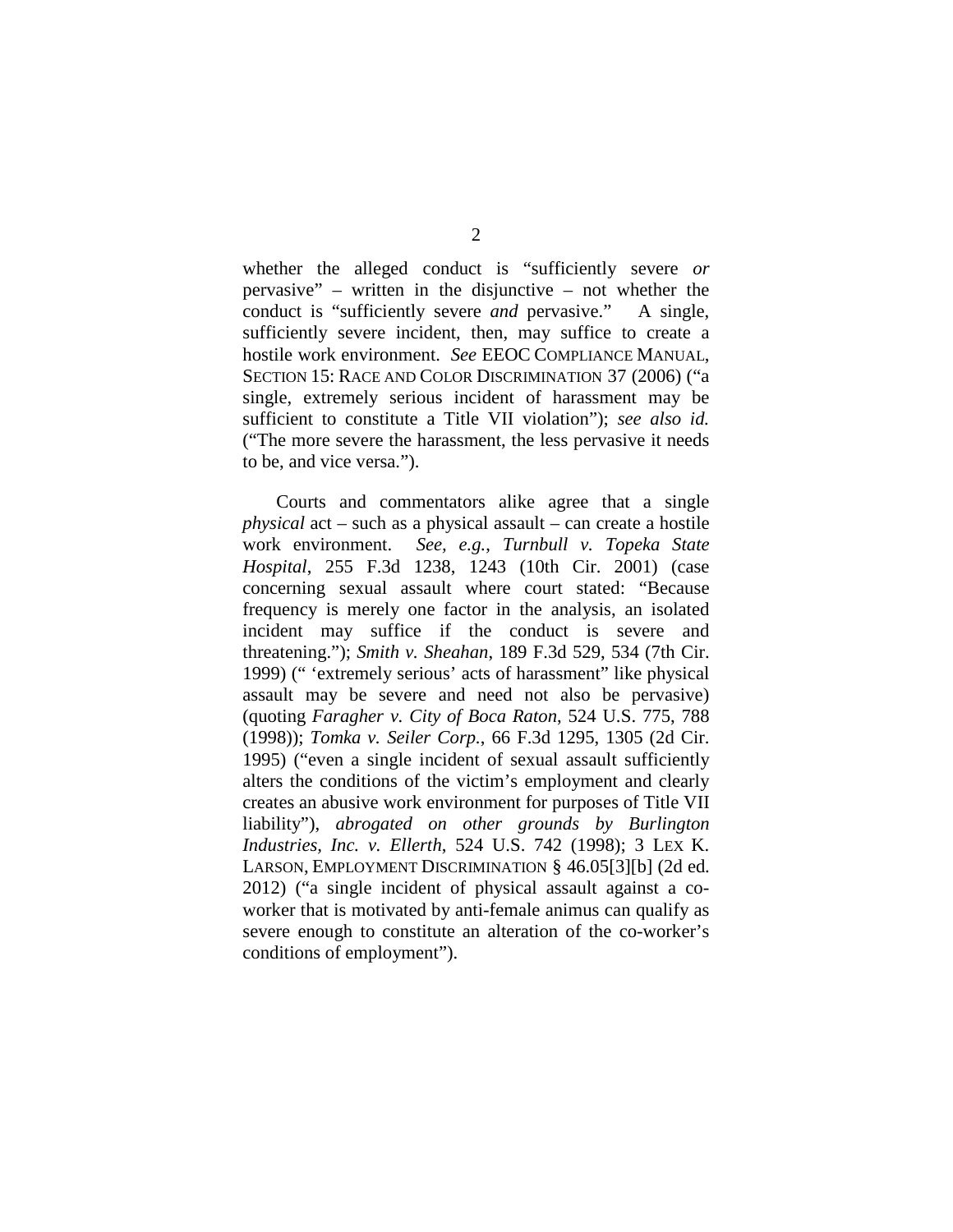As several courts have recognized, moreover, a single *verbal* (or visual) incident can likewise be sufficiently severe to justify a finding of a hostile work environment. *See, e.g.*, *Reedy v. Quebecor Printing Eagle, Inc.*, 333 F.3d 906, 909 (8th Cir. 2003) (racially hostile graffiti that amounted to death threat qualifies as "severe"); *Richardson v. N.Y. State Dept. of Correctional Service*, 180 F.3d 426, 437 (2d Cir. 1999) (case involving the use of several racial epithets and insults where court stated: "even a single episode of harassment, if severe enough, can establish a hostile work environment"), *abrogated on other grounds by Burlington N. & Santa Fe Railway Co. v. White*, 548 U.S. 53 (2006); *cf. Jackson v. Flint Ink North American Corp.*, 370 F.3d 791, 795 (8th Cir. 2004) ("Even a single instance of workplace graffiti" involving a burning cross, "if sufficiently severe, can go a long way toward making out a Title VII claim"), *rev'd on reh'g on other grounds*, 382 F.3d 869 (8th Cir. 2004).

It may be difficult to fully catalogue the various verbal insults and epithets that by themselves could create a hostile work environment. And there may be close cases at the margins. But, in my view, being called the n-word by a supervisor – as Ayissi-Etoh alleges happened to him – suffices by itself to establish a racially hostile work environment. That epithet has been labeled, variously, a term that "sums up . . . all the bitter years of insult and struggle in America," LANGSTON HUGHES, THE BIG SEA 269 (2d ed. 1993) (1940), "pure anathema to African-Americans," *Spriggs v. Diamond Auto Glass*, 242 F.3d 179, 185 (4th Cir. 2001), and "probably the most offensive word in English," RANDOM HOUSE WEBSTER'S COLLEGE DICTIONARY 894 (2d rev. ed. 2000). *See generally* ALEX HALEY, ROOTS (1976); HARPER LEE, TO KILL A MOCKINGBIRD (1960). Other courts have explained that "perhaps no single act can more quickly alter the conditions of employment and create an abusive